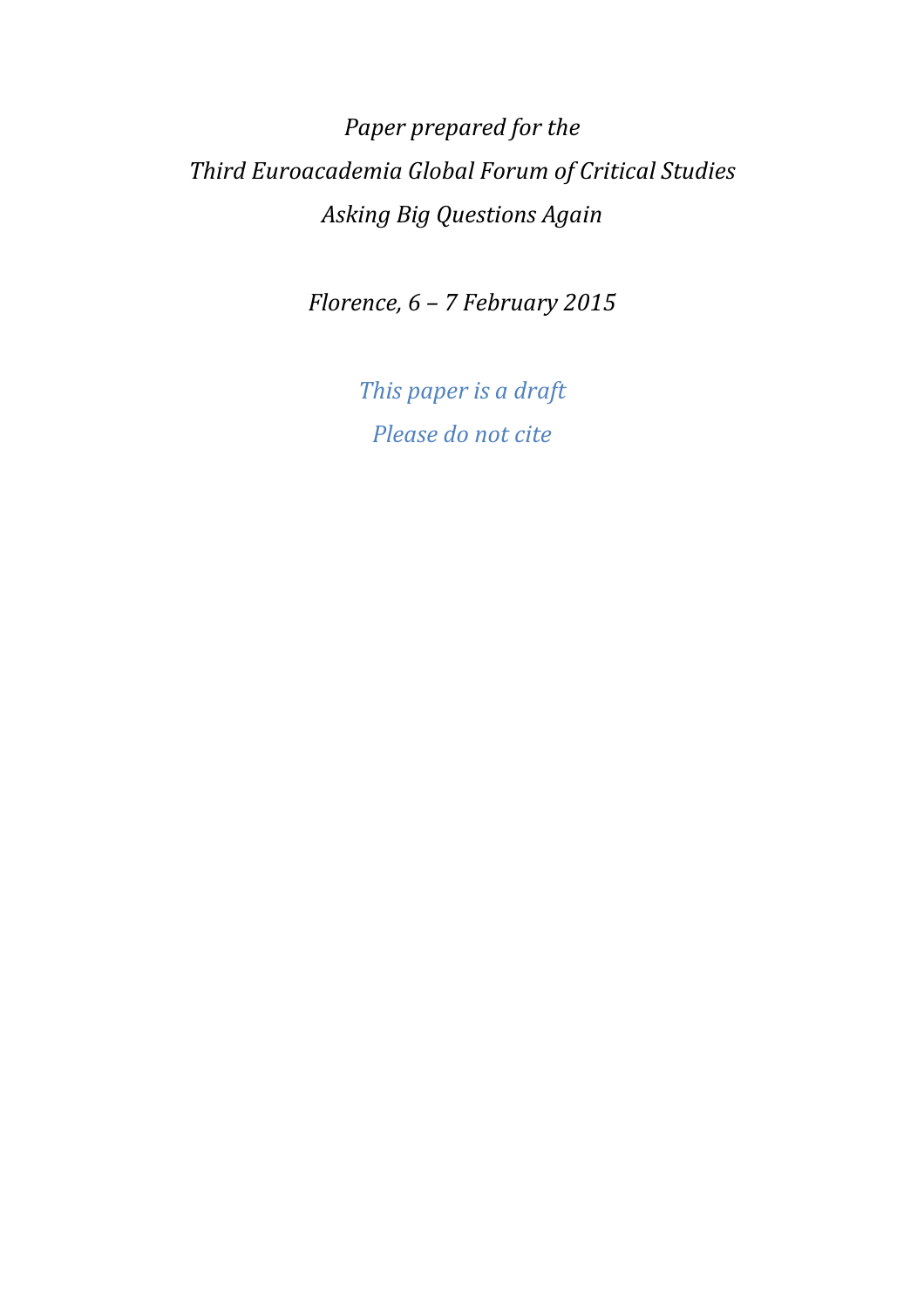## **You Can't Fool the Children of the Revolution: 'Cultural Anti-Imperialism'and the Influence of American Underground Comics in Britain 1966-1980**

## Political Engagement

There was an increasingly disenchanted and finally vociferousopposition to the Vietnam War by the 'counterculture' in the USA in the 1960s, and the role of 'underground' publications became central to the identity and beliefs of that counterculture .Yet whilst these publications, such as The East Village Other, and The Berkeley Barb, espoused anti-establishment views and opposition to the war, the graphic styles used and the visual impact became increasingly important. It was as if these publications were intent on proving Marshal McLuhan's 1964 dictum that 'the medium is the message'. Within these magazines comics became some of the most popular items, and provided the counterculture with some of its most iconic images. Whilst these designs were sometimes utilised in political articles, in the main comics dealt with more overtly humorous material. It was as if the underground comics provided the same function as comics did for mainstream publications – they were the 'funnies'. But the situation was more complex than that. Robert Crumb's work became increasingly autobiographical, and often critical of many of the beliefs of the underground itself. Gilbert Shelton's Furry Freak Brothers were hippy drug users who outwitted the inept police who chased them. It could be argued that Crumb's more extreme sexual fantasies and Shelton's espousal of the drug culture were political gestures. As Richard Neville commented;

 "Underground organisations are inherently political – even the restaurants" (Neville, 1971, p214)

### Stylistic Influences

But there are problems of definition. These were also highlighted by Tom Forcade, the 'Underground Press Syndicate' coordinator, who commented in 1968: "Underground is a sloppy word and a lot of us are sorry we got stuck with it" (Forcade, 1968)

A strong element in the counter culture which many writers ignore is nostalgia. Many creators had an interest in early comic strip artists, Disney animation, and in particular EC Comics.

Thus stylistically many artists owed a debt to earlier generations, but broadly speaking an underground comic stories displayed one or more of the following characteristics; favourable references to banned drugs, an overt or implicit political message or comment, and a willingness to express ideas in an outspoken manner. Comic artists like Robert Crumb and Gilbert Shelton, and poster/comic artists like Victor Moscoso were also hugely influential in Britain. Initially British underground magazines, such as Oz and International Times, reprinted American underground artists.This was facilitated in part by the 'Underground Press Syndicate' which allowed free use of any article by magazines, wherever they might be based, that belonged to the syndicate.Images that could be seen as peripheral, including the comics, can be seen as vital to the counterculture's view of itself, its cohesion and meaning, as explained by Dick Hebdige: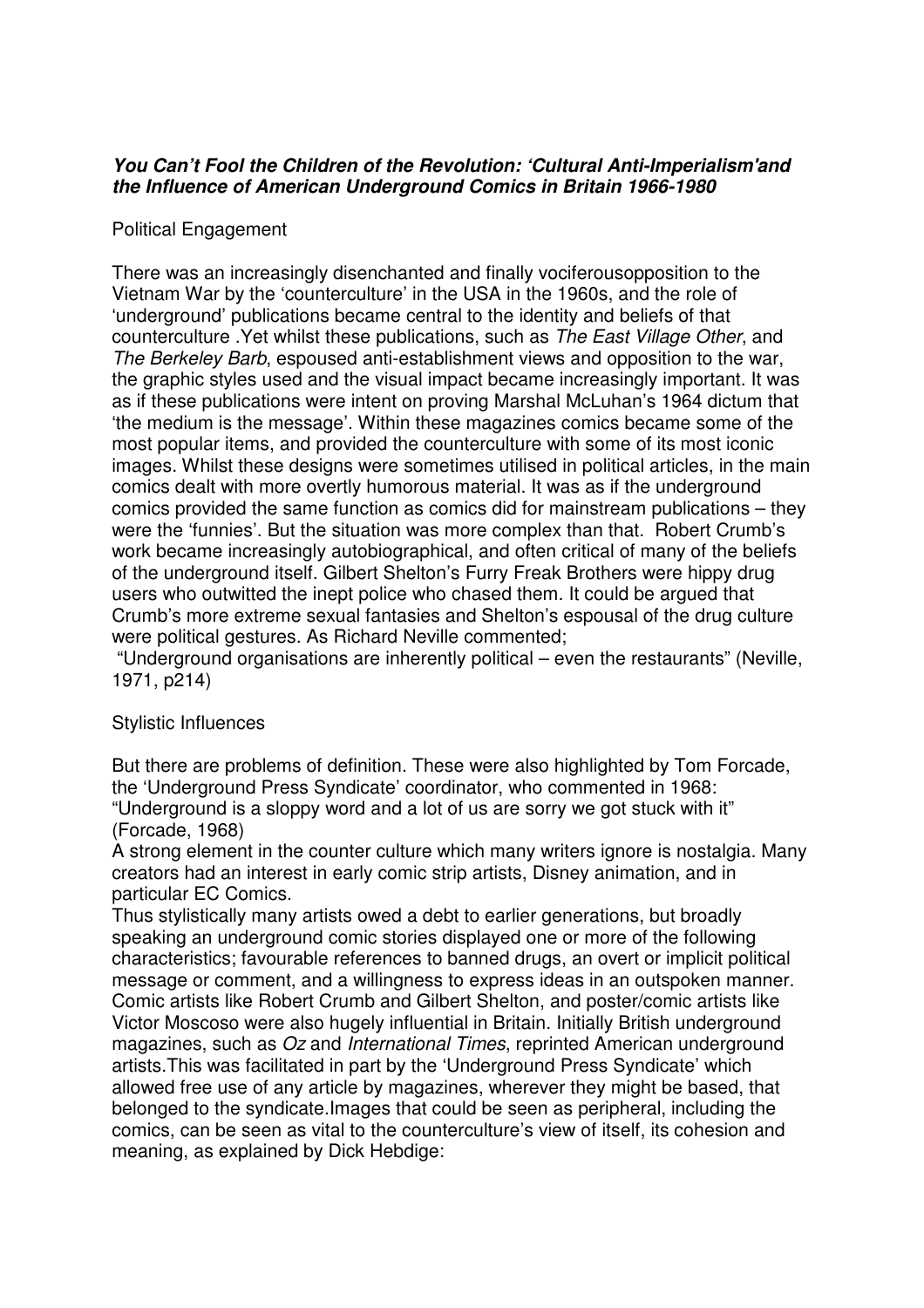…the challenge to hegemony which subcultures represent is not directly issued by them. Rather it is expressed obliquely, in style. (Hebdige, 1979, p.17)

But where once a drawing style was used to portray happy-go-lucky believers in the American Dream, now it was used to portray drooling losers, oppressed by society and obsessed with their own problems. Once the subject matter has changed, the style itself acquires meaning by association.

The reproduction of American work led on to the most famous British underground comics of the 1970s, the London-based Cozmic Comics and Nasty Tales, which featured both British and American material, andthere were then many other regional production centres in the UK. Initially it was certainly the case that British undergrounds produced a series of clones of the successful American artists and writers.

### Technological Restraints

The impact of technology on comic productionin this period was significant. The Arts lab and 'Free Press' movement of the mid-1970s made cheap offset-litho printing facilities available at reasonable prices to community groups and anyone unable to afford the prices of mainstream printers.

### Collective Bargaining

By 1977 there were enough underground creators in the UK for a national 'Konvention of Komix' to be organised.This period also saw the rise of independent female comic creators and the change of emphasis from 'underground' to 'alternative' sensibilities. The change was slow and subtle, but it can be argued that alternative comics, in the main, would no longer necessarily see sexual imagery as an expression of freedom, and were less likely to be political, but rather aimed to be 'adult'. The rise of feminism meant that much of the earlier underground work was seen as sexist. These debates helped to fragment the counterculture, as did the end of the Vietnam war and the disgrace of US president Richard Nixon. Without the war and Nixon the underground had lost two of the enemies that had helped to hold together various disparate groups. In the UK there was then a mixing of more homegrown models and the influence of art colleges on the comics produced both in terms of aesthetics and narrative.

### Commercial engagement

None of the British publications were financially successful for any length of time. A combination of the low status of the form, poor distribution channels and censorship problems all conspired against them.

Arguably the rise of an alternative sensibility also robbed the comics of some of their power. As Dick Hebdige has argued, it was impossible for the underground to remain in complete isolation:

The creation and diffusion of new styles is inextricably bound up with the process of production, publicity and packaging which must inevitably lead to the diffusion of the subcultures subversive power. (Hebdige, 1979, p.47)